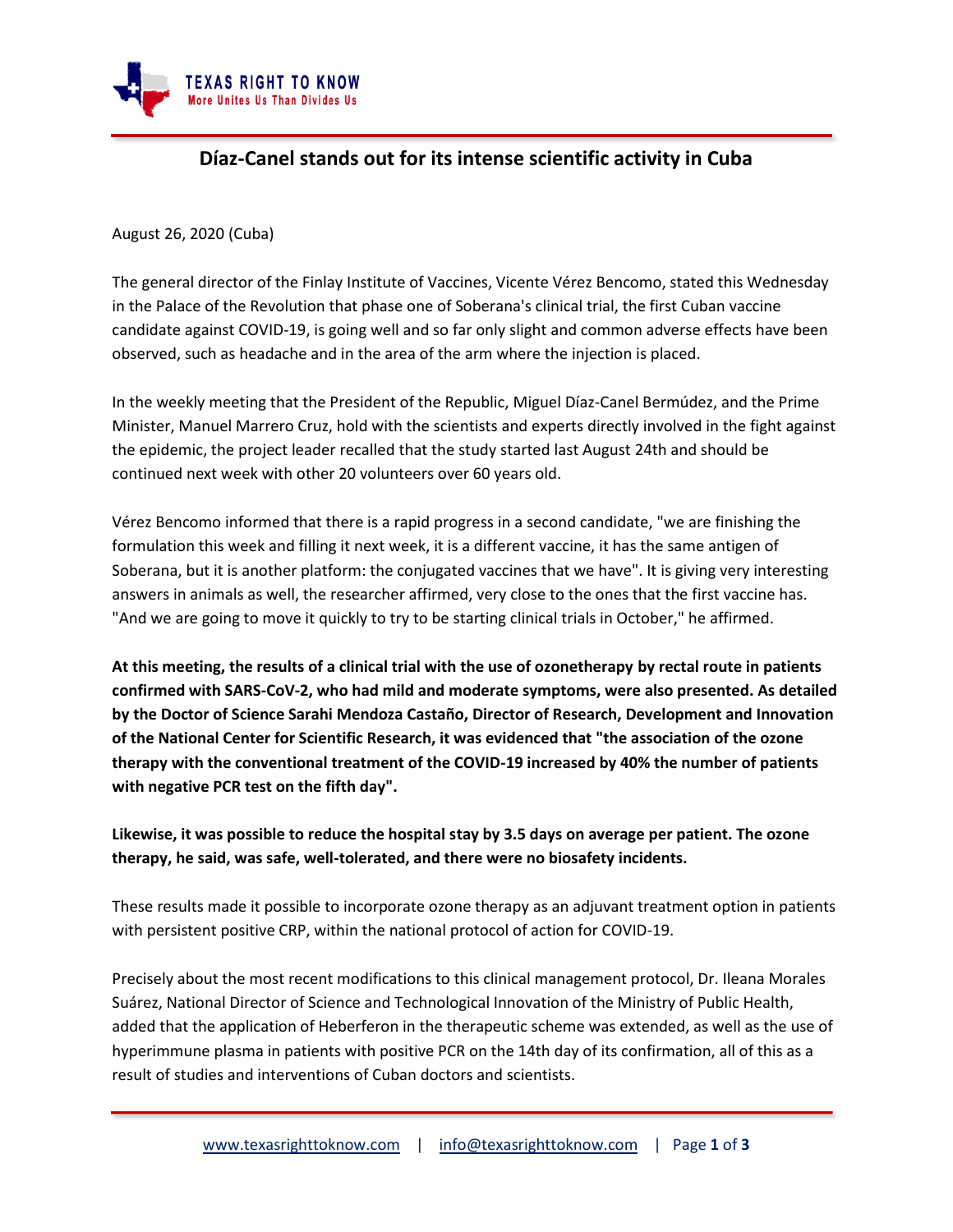

Regarding all this work that has been generated in the country after COVID-19 epidemic, the Head of State considered that "this is giving us as a sign that there is an intense scientific activity, encouraged by looking for an effective, safe and sovereign confrontation to COVID-19; and it is generating a scientific dynamic".

In this work session, Dr. Raúl Guinovart Díaz, dean of the Mathematics Faculty of the University of Havana, also presented an update of the forecast models on the epidemic's behavior in Cuba, which confirm the decrease in the amount of active cases, after reaching the peak of the new outbreak on August 15th, with 634 confirmed and hospitalized then.

That decrease, he said, is being slow, "if in five days we go up in more than 130 cases, in 11 we have only gone down a hundred".

By the end of October, he said, the number of active cases is predicted to be over 50, still high for what the country has been doing. The situation in Cuba is under control in comparison with the world, he considered, although in the concepts we have developed that figure still seems high to us.

Guinovart Díaz warned that, in August, 75% of the confirmed cases of COVID-19 in Cuba are between 20 and 59 years old.

These models, said President Díaz-Canel, continue to show us the need of young people's responsible behavior, because they are the ones who have more incidence now and those who can cause the infection, especially when they are asymptomatic, in old people, who later become serious and critical.

We must continue to increase the efficiency of the measures, he said, to get out of the resurgence in the shortest time possible. Although this did not reach the magnitude of the initial one, in time it is being prolonged almost equally. Today's figure - with 506 active patients - puts us below even the most favorable scenario. If we keep this up, we can achieve it.

Díaz-Canel referred to the new measures being analyzed to increase the restriction of mobility in Havana, which will be explained in the next few hours, "to see if in a fortnight we will be able to exhaust, as much as possible, the move away from scenarios that give 100 or 50 active cases until October.

Following the path traced by science, the President also checked this Wednesday the situation of COVID-19 in the national territory which accumulates 3 759 diagnosed patients so far and, particularly, he reviewed the situation in Havana, Artemisa, Villa Clara, Cienfuegos and Sancti Spíritus provinces.

The most complicated epidemiological context continues to be concentrated in the capital, which in the last day counted 442 confirmed and admitted patients, although 362 were properly from the capital.